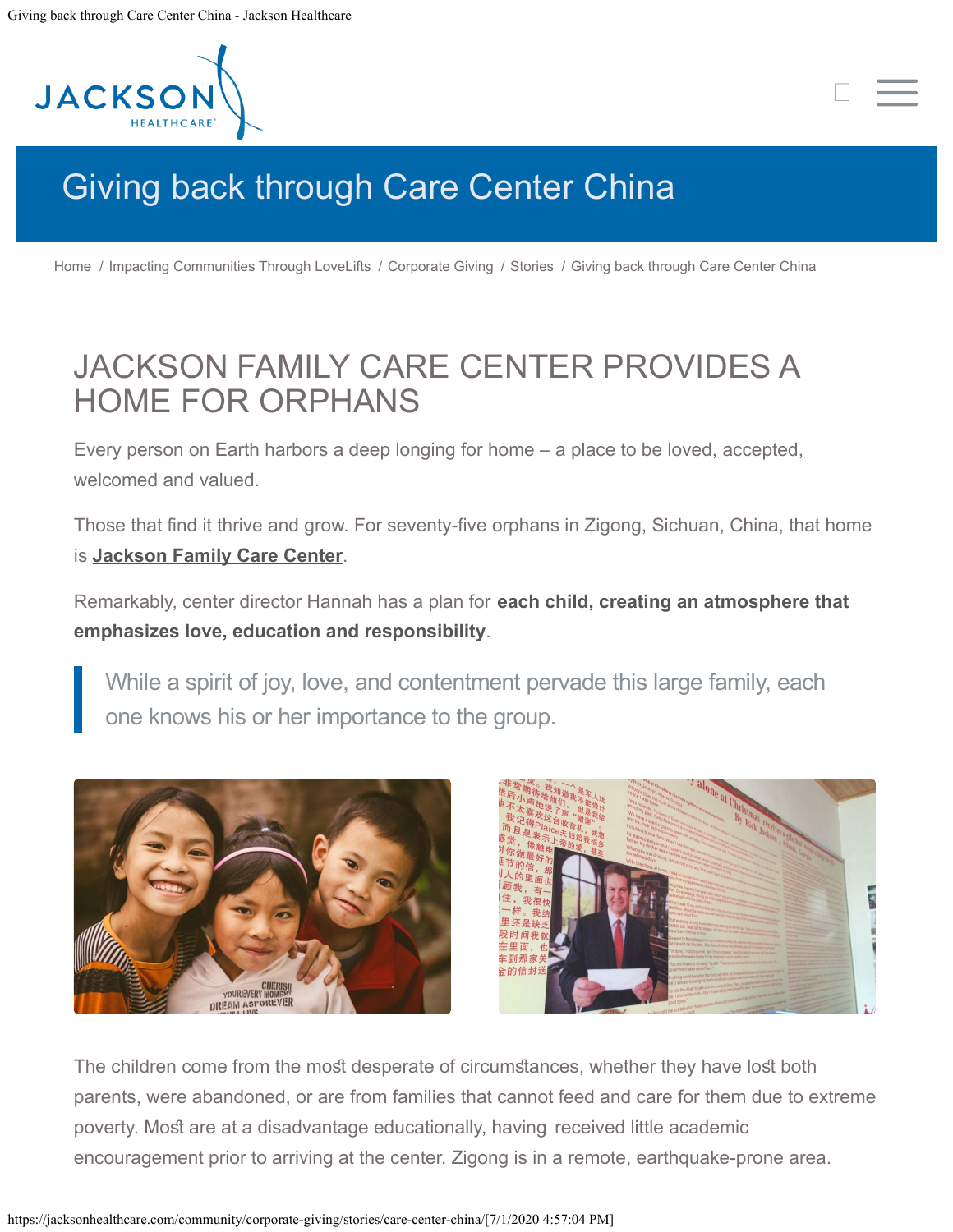They relish that role. As in many typical families, the kids have responsibilities such as sweeping, mopping, laundry, gardening, and building maintenance, with older children aiding younger. They attend the school next door, with most preparing for jobs in local communities. English language lessons are included at the center, making them more employable in the Chinese economy.

Interested in how you can help Jackson Family Care Center? Contact [chad@jacksonhealthcare.com](mailto:chad@jacksonhealthcare.com).



[Our Community Impact](https://jacksonhealthcare.com/community/) [Our Culture & Careers](https://jacksonhealthcare.com/careers/) [Our Companies](https://jacksonhealthcare.com/about/our-companies/) [Media Room](https://jacksonhealthcare.com/media-room/) [Contact Us](https://jacksonhealthcare.com/contact/) [Site map](https://jacksonhealthcare.com/sitemap/) [Privacy Policy](https://jacksonhealthcare.com/privacy-policy/)

Jackson Healthcare's mission is to improve the delivery of patient care and the lives of everyone we touch.

Stay in touch:



## RECENT POSTS



**[Jackson](https://jacksonhealthcare.com/media-room/news/jackson-healthcare-named-to-fortunes-best-workplaces-in-health-care-and-biopharma-list-for-third-year-in-a-row/) [Healthcare](https://jacksonhealthcare.com/media-room/news/jackson-healthcare-named-to-fortunes-best-workplaces-in-health-care-and-biopharma-list-for-third-year-in-a-row/) [Named to](https://jacksonhealthcare.com/media-room/news/jackson-healthcare-named-to-fortunes-best-workplaces-in-health-care-and-biopharma-list-for-third-year-in-a-row/) [FORTUNE's](https://jacksonhealthcare.com/media-room/news/jackson-healthcare-named-to-fortunes-best-workplaces-in-health-care-and-biopharma-list-for-third-year-in-a-row/) [Bes](https://jacksonhealthcare.com/media-room/news/jackson-healthcare-named-to-fortunes-best-workplaces-in-health-care-and-biopharma-list-for-third-year-in-a-row/) [Workplaces in](https://jacksonhealthcare.com/media-room/news/jackson-healthcare-named-to-fortunes-best-workplaces-in-health-care-and-biopharma-list-for-third-year-in-a-row/) [Health Care](https://jacksonhealthcare.com/media-room/news/jackson-healthcare-named-to-fortunes-best-workplaces-in-health-care-and-biopharma-list-for-third-year-in-a-row/) [and Biopharma](https://jacksonhealthcare.com/media-room/news/jackson-healthcare-named-to-fortunes-best-workplaces-in-health-care-and-biopharma-list-for-third-year-in-a-row/) List for Third**